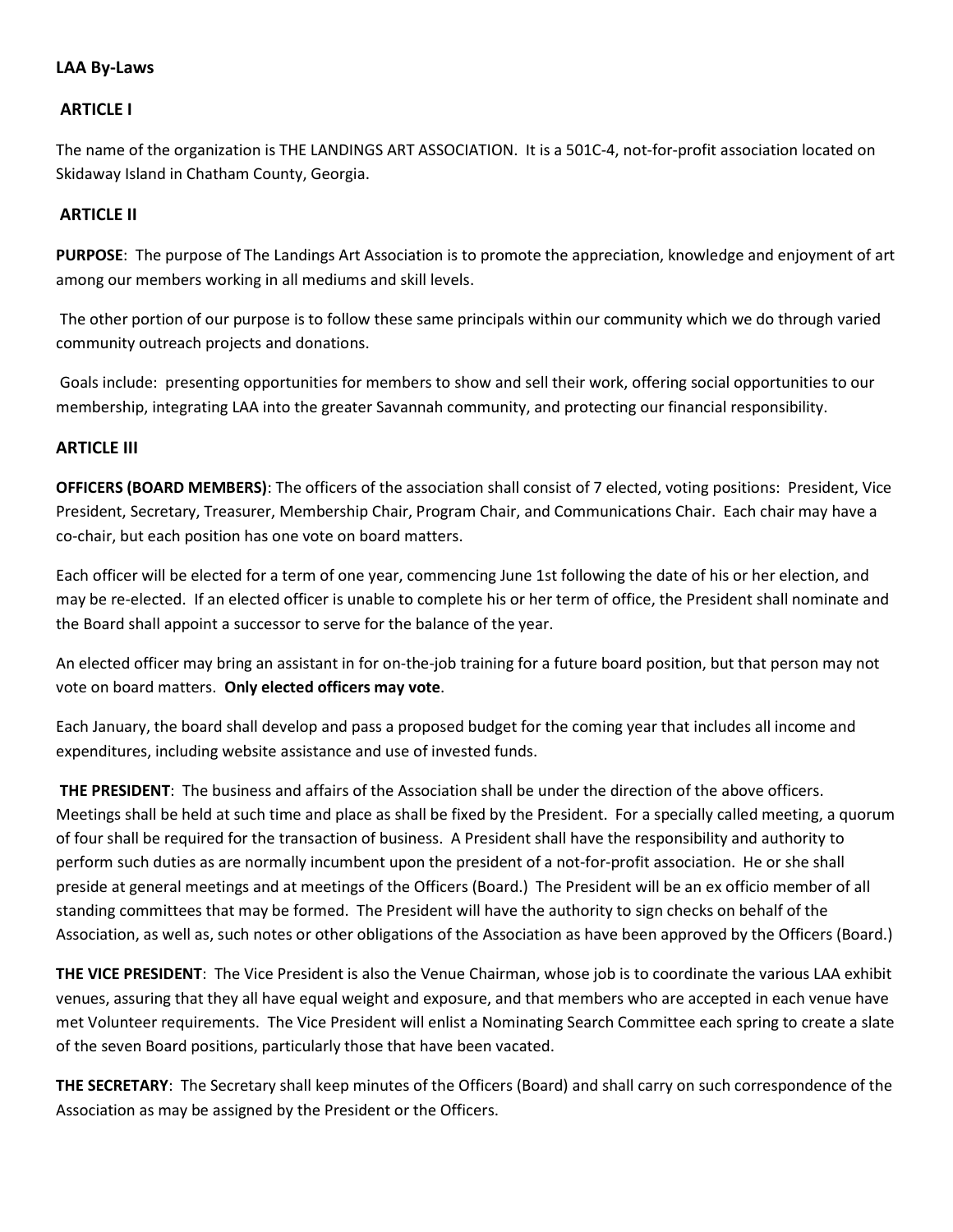THE TREASURER: The Treasurer shall receive and have custody of all monies and securities of the Association and shall have the authority to sign checks on behalf of the Association with the approval of the Officers (Board.) He or she shall maintain a complete set of books showing receipts and disbursements which shall be open to the inspection by any Officer of the Board. At the close of each year, the treasurer may be called upon to submit books and financial records of the Association to the Officers or Audit Committee for review. With the approval of the Officers, the Treasurer may appoint an Assistant Treasurer.

MEMBERSHIP CHAIR: The Membership Chair shall maintain a list of the members and volunteers of the Association and shall supervise the collection of membership dues, as well as, any guest fees charged to nonmembers attending functions of the Association.

PROGRAM CHAIR: The Program Chair shall be responsible for arranging speakers for the general meetings of the Association and for planning and arranging such special programs and trips as the Officers (Board) may approve.

COMMUNICATIONS CHAIR: The Communications Chair is responsible for overseeing the overall communication of the Association's business to its members and the public. Committee chairs may be appointed by the board to help with the various aspects of this position.

Responsibilities include primarily the newsletter and website, as well as, advertising, promotion, publicity, and overall coordination of all publicity efforts. The Communications Chair will work closely with the Program, Workshop, Artist of the Month and other committee chairs to maximize awareness of Association activities and its efforts.

COMMITTEES: The officers (Board) may create Standing Committees such as:

• Venue Captains: 1. Plantation Gallery Captain, 2. Merrill Lynch Atrium Gallery Captain, 3. Artist of the Month Captainwall and display case at Plantation and 4. Landings Company Welcome Center Captain

- Publicity Chair
- Community Outreach Chair
- Workshops Chair
- Spring Show Chair
- Fall Show Chairs
- Hospitality Chair
- Website Chair
- Auditor

as it may deem appropriate from time to time. The Chairs of these Standing Committees shall be designated by the Officers (Board.)

The Artist of the Month (AOM) at Plantation and the Landings Company Welcome Center Committee Chairs shall be responsible for organizing and recruiting artists for the monthly shows. These Chairs will collect .jpegs and biographies of the artists applying for the shows, inform the Vice President of the names of chosen artists, instruct the artists of the procedures, times and dates for setting up and taking down their displays, printing out their biographies, if necessary, for display, and making sure the Communications Chair gets the information needed. Artists must have completed at least two volunteer positions prior to their date of exhibiting to be considered for these special venues.

## ARTICLE IV

ELECTION PROCESS: A Nominating Committee of three or more members shall be appointed by the Vice President. The Committee shall present a slate of the seven Officers to the membership at a general meeting in April. At that meeting, nominations shall also be solicited from the floor. The slate will be publicized to the entire membership via the